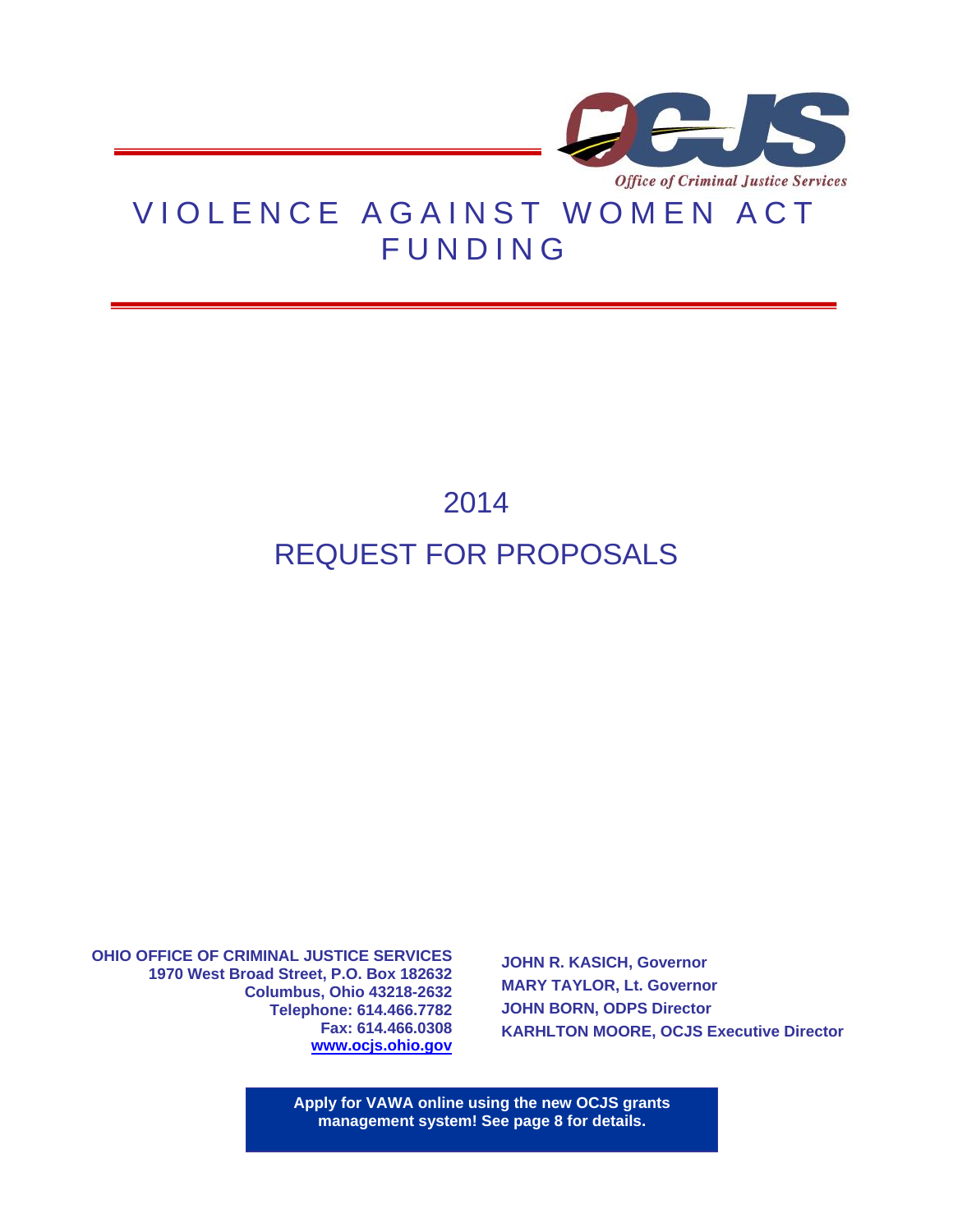## **OHIO OFFICE OF CRIMINAL JUSTICE SERVICES Violence Against Women Act Funding 2014 Request for Proposals C O N T E N T S**

| <b>OCJS and VAWA</b>                     | 2              |
|------------------------------------------|----------------|
| <b>What to Expect</b>                    | $\overline{2}$ |
| <b>Eligible Applicants</b>               | 3              |
| <b>Eligibility Requirements</b>          | 3              |
| <b>Applicant Training</b>                | 4              |
| <b>Program Purpose</b>                   | 4              |
| 2014 Ohio STOP Implementation Plan       | 6              |
| <b>Fiscal Considerations</b>             | 6              |
| <b>Length of Funding</b>                 | 6              |
| <b>Federal Allocation</b>                | 6              |
| <b>Culturally Specific Set-aside</b>     | 6              |
| <b>Sexual Assault Set-aside</b>          | 6              |
| <b>Court Allocation Category</b>         | 6              |
| <b>Funding Cap</b>                       | 6              |
| <b>Match</b>                             | 6              |
| <b>Proposal Components</b>               | 8              |
| <b>Format and Submission</b>             | 8              |
| 2014 VAWA Program Areas and Requirements | 9              |
| 2014 VAWA Proposal Narrative             | 10             |

**The STOP Violence Against Women Act (VAWA) funding is federally administered by the Office of Justice Programs, Violence Against Women Office within the U.S. Department of Justice. The subgrant program emphasizes coordinated community approaches to reduce violence against women and to create mutually respectful partnerships between the justice system and victim services.**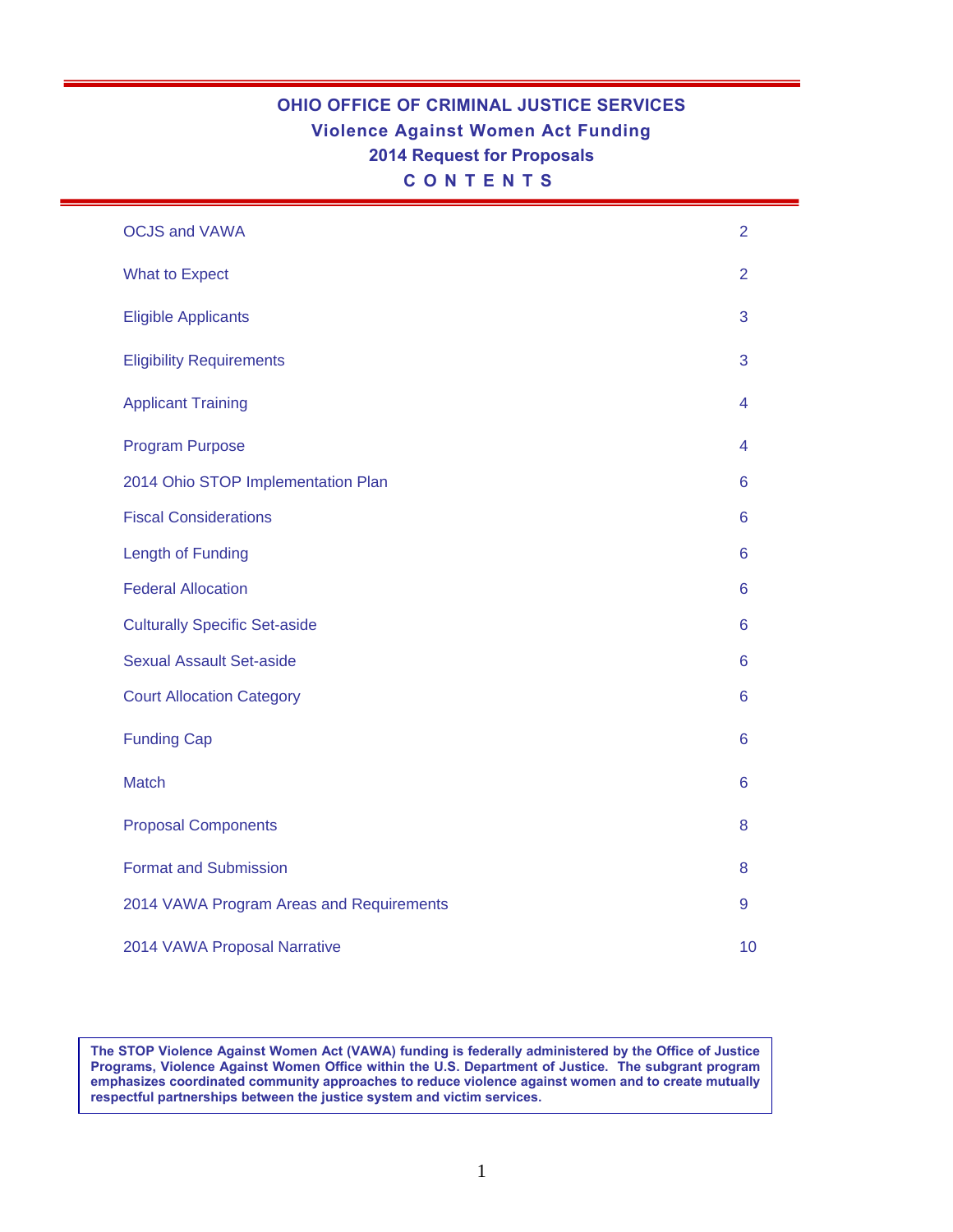#### **OCJS AND VAWA**

The Ohio Office of Criminal Justice Services (OCJS) is a division of the Ohio Department of Public Safety. By statute, OCJS is the lead justice planning and assistance office for the state, administering millions of dollars in state and federal criminal justice funding every year. OCJS also evaluates programs and develops technology, training, and products for criminal justice professionals and communities. OCJS has been designated by Governor John R. Kasich to administer the FY 2014, STOP Violence Against Women Act (VAWA) Grant Program.

Regional Planning Units (RPUs) provide criminal justice funding plans and technical assistance for the counties they serve. Local applicants in Cuyahoga, Franklin, and Lucas counties must apply for VAWA funding through their county RPU. Applicants in all other counties, as well as projects with statewide impact, apply directly to OCJS.

#### **WHAT TO EXPECT**

**Application.** For technical assistance on any part of the VAWA application, call OCJS at: 614.466.7782 and ask to speak to your Grants Coordinator.

Regional Contacts: <http://www.ocjs.ohio.gov/grants.stm>

If applying for a local project in Cuyahoga, Franklin, or Lucas counties, contact your RPU listed on page eight.

**Review.** VAWA proposals will be competitively reviewed by OCJS staff and external criminal justice professionals. Internal compliance reviews are conducted and consist of reviewing the timeliness of financial and programmatic reporting. Project budgets will be reviewed to assure that costs are allowable and directly relate to the program. Final funding recommendations are made by the OCJS Executive Director and approved by the Department of Public Safety Director.

**\*Peer Grant Reviewer.** OCJS encourages applicants to identify the name of a qualified professional who may have an interest in participating as a peer grant reviewer. Participating as a peer grant reviewer is an important role, and provides an excellent opportunity for participants to strengthen grant writing skills, and to gain knowledge or share programmatic best practices occurring throughout the field. Confirmation of reviewers will be based upon the number of applications that are received, availability, and other aspects related to coordinating review teams.

To register as a grant reviewer please visit [www.surveymonkey.com/s/OCJSpeerreview](http://www.surveymonkey.com/s/OCJSpeerreview) **by May 16, 2014.**

**Award.** Projects will be notified and required to complete all forms and pre award conditions electronically through the grants management system. Prior to funding, grantees will receive orientation information regarding funding conditions and grant management strategies. **All awards will be for 12 months of funding, operating from January 1, 2015 through December 31, 2015.**

#### *The following activities have been found to jeopardize victim safety, deter or prevent physical or emotional healing for victims, or allow offenders to escape responsibility for their actions and cannot be supported with STOP Violence Against Women Formula Grant Program funding:*

- *Procedures or policies that exclude victims from receiving safe shelter, advocacy services, counseling, and other assistance based on their actual or perceived age, immigration status, race, religion, sexual orientation, gender identity, mental health condition, physical health condition, criminal record, work in the sex industry, or the age and/or gender of their children;*
- *Procedures or policies that compromise the confidentiality of information and privacy of persons receiving OVWfunded services;*
- *Offering perpetrators the option of entering pre-trial diversion programs;*
- *Requiring mediation or counseling for couples as a systemic response to domestic violence or sexual assault, or in situations in which child sexual abuse is alleged;*
- *Requiring victims to report sexual assault, stalking, or domestic violence crimes to law enforcement or forcing victims to participate in criminal proceedings;*
- **Relying on court-mandated batterer intervention programs that do not use the coercive power of the criminal** *justice system to hold batterers accountable for their behavior;*
- *Supporting policies that deny individuals access to services based on their relationship to the perpetrator;*
- *Supporting policies or engaging in practices that impose restrictive conditions to be met by the victim in order to receive services (e.g., attending counseling, seeking an order of protection);*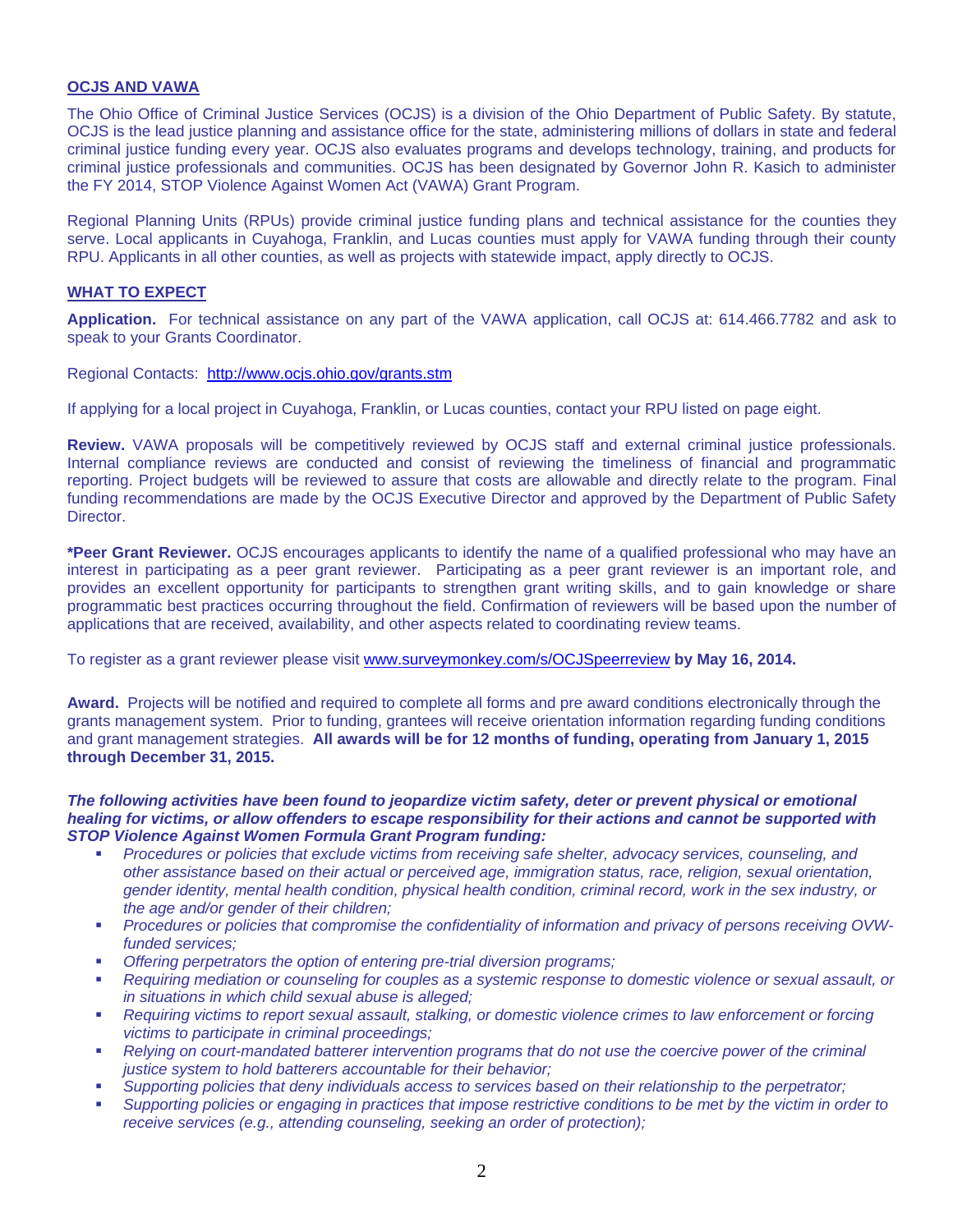- *Sharing confidential victim information with outside organizations and/or individuals without the documented consent of the victim;*
- *Placing of batterers in anger management programs; or,*
- *Procedures that would penalize or impose sanctions on victims of domestic violence or sexual assault for failure to testify against the abuser and/or the perpetrator.*

#### **VAWA subgrantee pre-award conditions will include requiring a signed statement from the implementing agency acknowledging that activities will not be carried out that compromise victim safety and recovery.**

*In addition, applicants should be cognizant of victim confidentiality. In accordance with 42 U.S.C. § 13925(b)(2), applicants receiving OVW funding, and their subgrantees, must protect the confidentiality and privacy of persons receiving OVW-funded services to support victims' safety. OVW grantees and their subgrantees are prohibited from disclosing personally identifying information collected in connection with services requested, utilized, or denied through the grantee and their subgrantee's programs, to any third party or third party database without informed, written, reasonably time-limited, consent of the person, unless compelled by statutory or court mandate. In this case, grantees and subgrantees must make reasonable attempts to provide notice to victims affected by the disclosure of information. They must also take necessary steps to protect the privacy and safety of the persons affected by the release of the information. Regarding unemancipated minors or persons with disabilities lacking capacity to consent, a parent or guardian may consent to the disclosure; however, if the parent or guardian is the abuser of the minor, the person with disabilities, or the minor's other parent, he or she is prohibited from giving consent to the disclosure.*

#### **ELIGIBILE APPLICANTS**

All VAWA applicants must have an organization, or subgrantee, that will serve as the fiduciary agent and assume overall responsibility for the grant. Eligible VAWA subgrantees include:

- 1. A unit of local government or council of governments. A unit of local government has legislative autonomy, jurisdiction, and authority to act in certain circumstances. Units of government include a city, county, township, or village. If two or more jointly apply, they must designate one body to take the lead role and identify that agency's fiscal officer, or
- 2. Local and state nonprofit, non-governmental victim service programs.
- 3. Law enforcement agencies applying under this solicitation must be in compliance with crime statistics reporting, using either the Ohio Incident-Based Reporting System or Uniform Crime Reporting Summary System, per Ohio Revised Code Section 5502.62(C)(6).

#### **ELIGIBILITY REQUIREMENTS**

- 1. All applicants, with the exception of a victim service provider, **must** submit a signed **Attachment A** with the application**.** The Attachment A consists of two components: (a) A letter that states the applicant has consulted with a state or local victim provider during the course of developing the application, and (b) a victim service consultation certification form signed by both the applicant and victim service provider**. The Attachment A template can be accessed at** [http://www.ocjs.ohio.gov/VAWA.stm.](http://www.ocjs.ohio.gov/VAWA.stm) The Attachment A will be uploaded with the Collaboration Board Letters as an attachment. (**Collaboration Board-refer to page 12)**.
- 2. Projects applying under VAWA **must** have a collaboration group representing law enforcement, prosecution, victim service providers, and any other applicable agency/representative that will help to inform the project's activities and goals.

#### *Domestic violence service providers/agencies that receive funding under this solicitation are not required, nor should they report identifying information regarding clients served to the Homeless Management Information*

*System.* The term 'personally identifying information' or 'personal information' means individually identifying information for or about an individual including information likely to disclose the location of a victim of domestic violence, dating violence, sexual assault, or stalking, regardless of whether the information is encoded, encrypted, hashed, or otherwise protected, including—(A) a first and last name; (B) a home or other physical address; (C) contact information (including a postal, e-mail or Internet protocol address, or telephone or facsimile number); (D) a social security number, driver license number, passport number, or student identification number; and (E) any other information, including date of birth, racial or ethnic background, or religious affiliation, that would serve to identify any individual.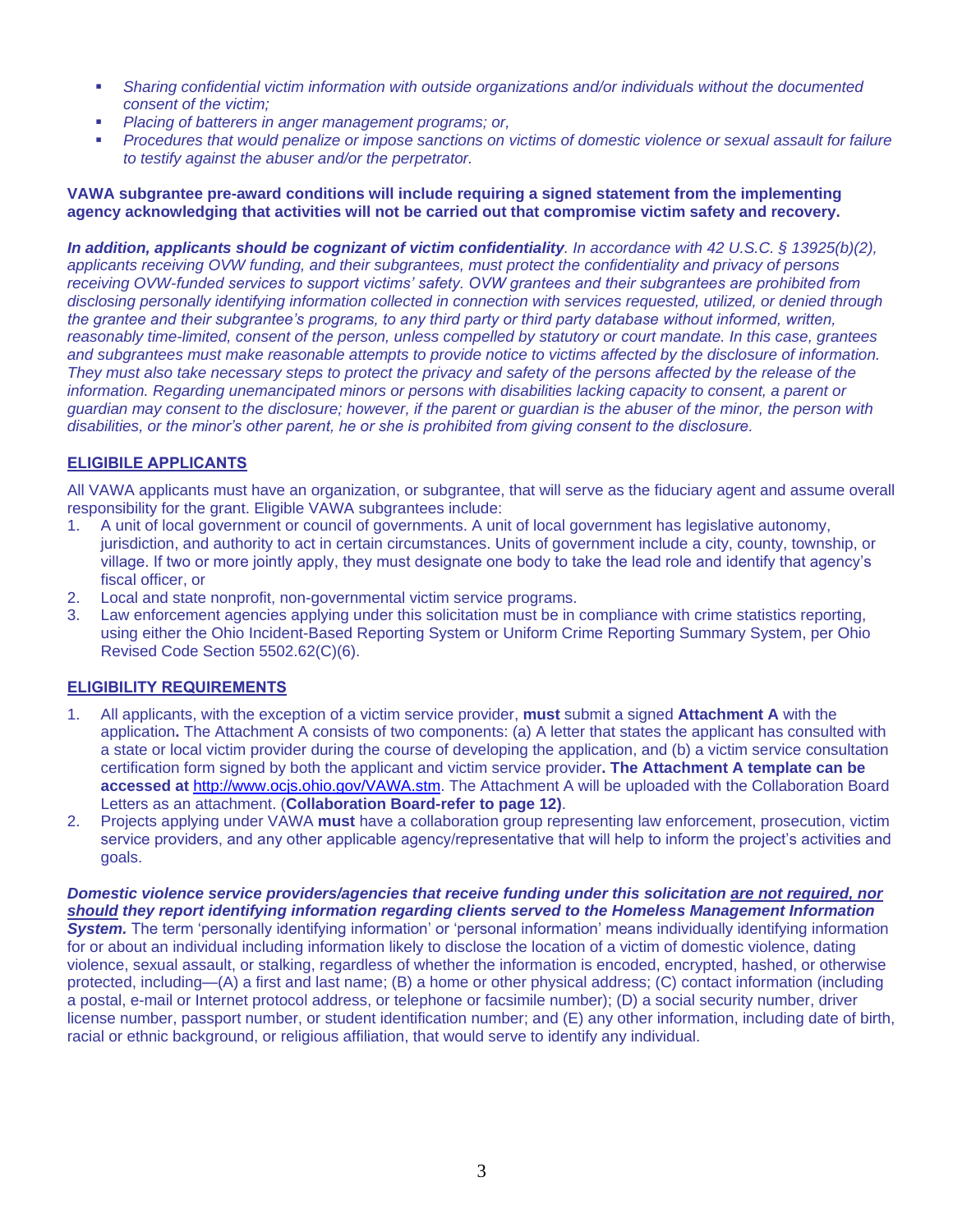#### **APPLICANT TRAINING**

OCJS will be hosting a voluntary Grant Bidder's Conference on May 7, 2014 from 9 a.m. to noon at the Ohio Department of Transportation building located at 1980 W. Broad Street, Columbus, Ohio, in the auditorium. The Bidder's conference will discuss the application process and provide detailed information that will be useful in preparing a Justice Assistance Grant (JAG) and/or Violence Against Women Act (VAWA) grant application. Individuals interested in attending must register for the Bidder's Conference. **REGISTRATION IS REQUIRED for attendance to the Bidder's Conference and space is limited**. Please visit <http://www.surveymonkey.com/s/BiddersConference> to register.

#### **PROGRAM PURPOSE**

 $\overline{a}$ 

The STOP VAWA grant program contains twenty purpose areas of which nineteen are applicable to Ohio.

- 1. Training law enforcement officers, judges, other court personnel, and prosecutors to more effectively identify and respond to violent crimes against women, including the crimes of sexual assault, domestic violence, stalking, and dating violence, including the use of nonimmigrant status under subparagraphs (U) and (T) of section 101(a)(15) of the Immigration and Nationality Act (8 U.S.C. 1101(a));
- 2. Developing, training, or expanding units of law enforcement officers, judges, other court personnel, and prosecutors specifically targeting violent crimes against women, including the crimes of sexual assault, dating violence, stalking, and domestic violence;
- 3. Developing and implementing more effective police, court, and prosecution policies, protocols, orders, and services specifically devoted to preventing, identifying, and responding to violent crimes against women, including the crimes of sexual assault, dating violence, stalking, and domestic violence, as well as the appropriate treatment of victims;
- 4. Developing, installing, or expanding data collection and communication systems, including computerized systems, linking police, prosecutors, and courts or for the purpose of identifying, classifying, and tracking arrests, protection orders, violations of protection orders, prosecutions, and convictions for violent crimes against women, including the crimes of sexual assault, dating violence, stalking and domestic violence;
- 5. Developing, enlarging, or strengthening victim services and legal assistance programs, including sexual assault, domestic violence, stalking, and dating violence programs, developing or improving delivery of victim services to underserved populations, providing specialized domestic violence court advocates in courts where a significant number of protection orders are granted, and increasing reporting and reducing attrition rates for cases involving violent crimes against women, including crimes of sexual assault, dating violence, stalking, and domestic violence;
- 6. Developing, enlarging, or strengthening programs addressing the needs and circumstances of Indian tribes in dealing with violent crimes against women, including the crimes of sexual assault, dating violence, stalking, and domestic violence;<sup>a</sup>
- 7. Supporting formal and informal statewide, multidisciplinary efforts, to the extent not supported by state funds, to coordinate the response of state law enforcement agencies, prosecutors, courts, victim services agencies, and other state agencies and departments, to violent crimes against women, including the crimes of sexual assault, domestic violence, stalking, and dating violence;
- 8. Training of sexual assault forensic medical personnel examiners in the collection and preservation of evidence, analysis, prevention, and providing expert testimony and treatment of trauma related to sexual assault;
- 9. Developing, enlarging, or strengthening programs to assist law enforcement, prosecutors, courts, and others to address the needs and circumstances of older and disabled women who are victims of domestic violence, dating violence, stalking or sexual assault, including recognizing, investigating, and prosecuting instances of such violence or assault and targeting outreach and support, counseling, and other victim services to such older and disabled individuals;
- 10. Providing assistance to victims of domestic violence and sexual assault in immigration matters;
- 11. Maintaining core victim services and criminal justice initiatives, while supporting complementary new initiatives and emergency services for victims and their families;
- 12. Supporting the placement of special victim assistants (to be known as "Jessica Gonzales Victim Assistants") in local law enforcement agencies to serve as liaisons between victims of domestic violence, dating violence, sexual assault, and stalking and personnel in local law enforcement agencies in order to improve the enforcement of

<sup>a</sup> *Ohio does not have any federally recognized tribes, and therefore this is not an applicable purpose area.*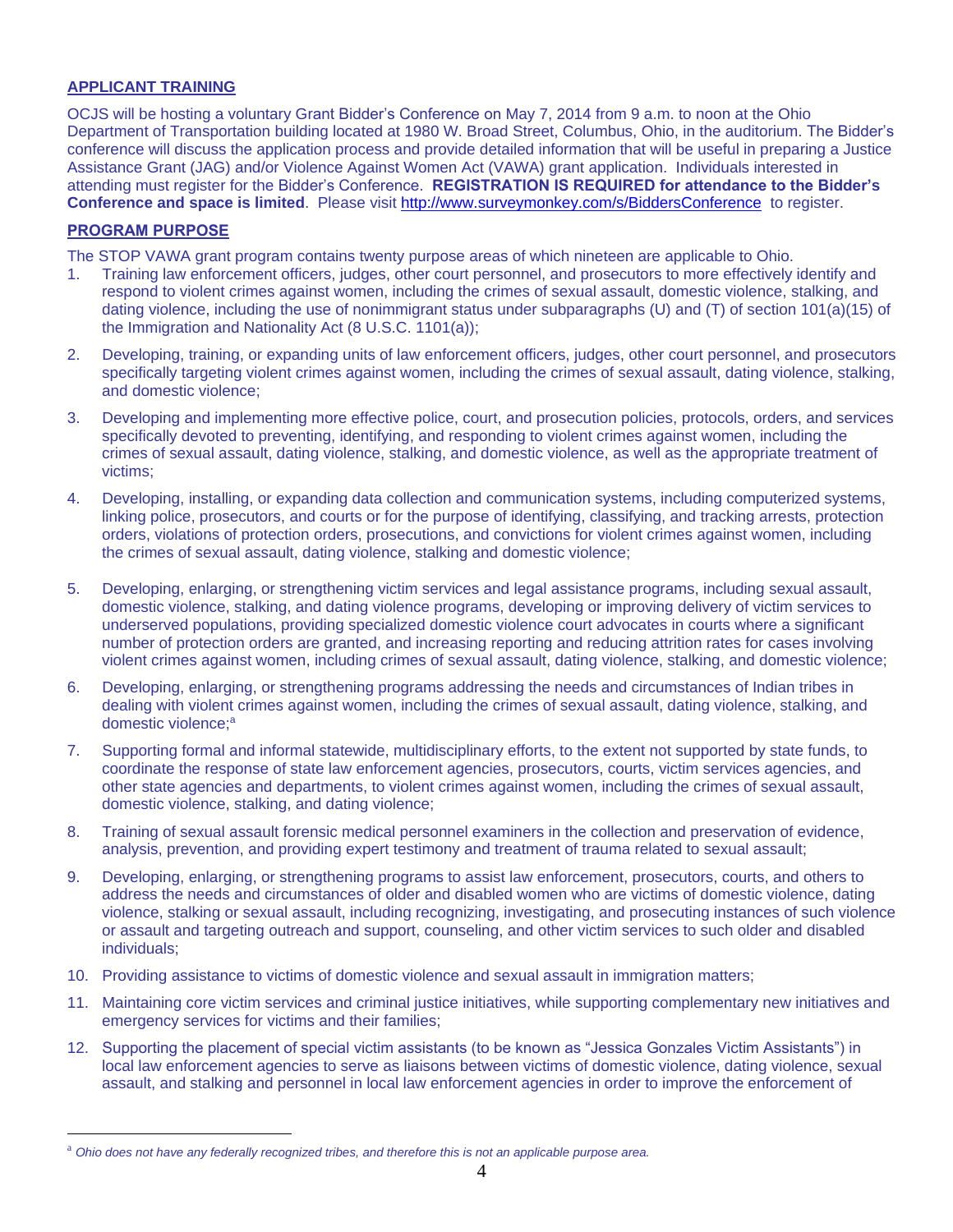protection orders. Jessica Gonzales Victim Assistants shall have expertise in domestic violence, dating violence, sexual assault, or stalking and may undertake the following activities:

- developing, in collaboration with prosecutors, courts, and victim service providers, standardized response policies for local law enforcement agencies, including the use of evidence-based indicators to assess the risk of domestic and dating violence homicide and prioritize dangerous or potentially lethal cases;
- notifying persons seeking enforcement of protection orders as to what responses will be provided by the relevant law enforcement agency;
- referring persons seeking enforcement of protection orders to supplementary services (such as emergency shelter programs, hotlines, or legal assistance services); and;
- taking other appropriate action to assist or secure the safety of the person seeking enforcement of a protection order.
- 13. Providing funding to law enforcement agencies, nonprofit nongovernmental victim services providers, and State, Tribal, Territorial, and local governments (which funding stream shall be known as the Crystal Judson Domestic Violence Protocol Program) to promote
	- the development and implementation of training for local victim domestic violence service providers, and to fund victim services personnel, to be known as "Crystal Judson Victim Advocates," to provide supportive services and advocacy for victims of domestic violence committed by law enforcement personnel;
	- the implementation of protocols within law enforcement agencies to ensure consistent and effective responses to the commission of domestic violence by personnel within such agencies such as the model policy promulgated by the International Association of Chiefs of Police ("Domestic Violence by Police Officers: A Policy of the IACP, Police Response to Violence Against Women Project" July 2003); and
	- the development of such protocols in collaboration with State, Tribal, Territorial and local victim services providers and domestic violence coalitions.
		- **Note:** Any law enforcement, State, Tribal, Territorial, or local government agency receiving funding under the Crystal Judson Domestic Violence Protocol Program shall, on an annual basis, receive additional training on the topic of incidents of domestic violence committed by law enforcement personnel from domestic violence and sexual assault nonprofit organizations and, after a period of two years, provide a report of the adopted protocol to the Department, including a summary of progress in implementing such protocol. As such, States and Territories are responsible for ensuring that each subgrantee receiving funds under this purpose area will receive the required annual training. States are also responsible for ensuring that subgrantees submit their two-year report to the Department. States and Territories **must** notify and provide OVW with a list of subgrantee recipients awarded STOP funds under the Crystal Judson Domestic Violence Protocol Program.
- 14. Developing and promoting State, local, or tribal legislation and policies that enhance best practices for responding to domestic violence, dating violence, sexual assault, and stalking;
- 15. Developing, implementing, or enhancing Sexual Assault Response Teams, or other similar coordinated community responses to sexual assault.
- 16. Developing and strengthening policies, protocols, best practices, and training for law enforcement agencies and prosecutors relating to the investigation and prosecution of sexual assault cases and the appropriate treatment of victims;
- 17. Developing, enlarging, or strengthening programs addressing sexual assault against men, women, and youth in correctional and detention settings;
- 18. Identifying and conducting inventories of backlogs of sexual assault evidence collection kits and developing protocols and policies for responding to and addressing such backlogs, including protocols and policies for notifying and involving victims;
- 19. Developing, enlarging, or strengthening programs and projects to provide services and responses targeting male and female victims of domestic violence, dating violence, sexual assault, or stalking, whose ability to access traditional services and responses is affected by their sexual orientation or gender identity, as defined in section 249(c) of title 18, United States Code; and
- 20. Developing, enhancing, or strengthening prevention and educational programming to address domestic violence, dating violence, sexual assault, or stalking, with not more than 5 percent of the amount allocated to a State to be used for this purpose.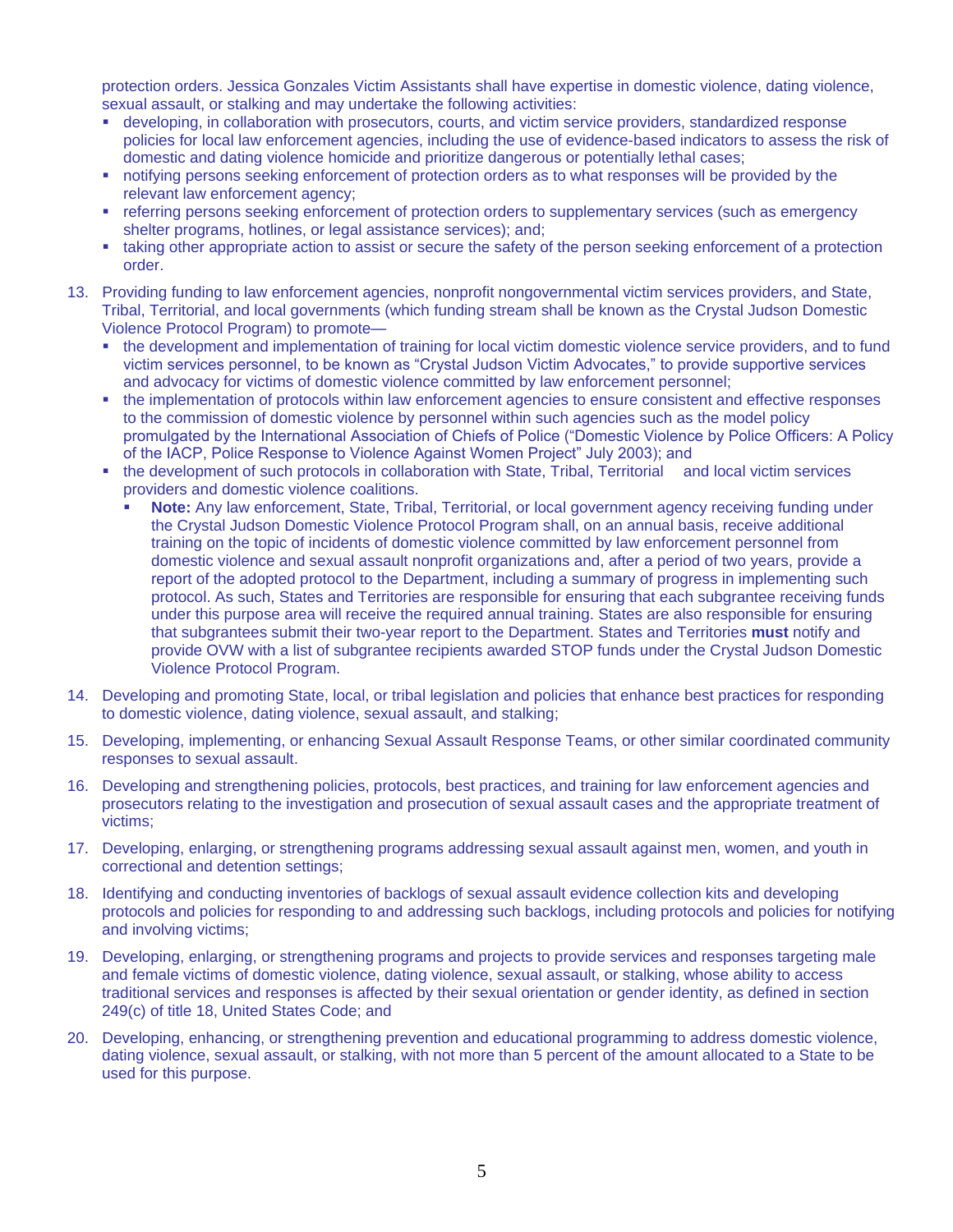#### **2014 OHIO STOP VAWA IMPLEMENTATION PLAN**

The goal of the 2014 Implementation Plan (Federal Fiscal Year 2014 through 2016) is to identify and fund programs that increase the awareness of domestic violence, sexual assault, stalking, and dating violence, and to facilitate and enhance collaborative efforts amongst courts, law enforcement, prosecution, and victim service agencies to foster a stronger coordinated response toward the elimination of violence against women. **Applicants are required** to demonstrate how the proposed project aligns with the state's implementation plan priorities. The full plan can be accessed at [http://www.ocjs.ohio.gov/VAWA.stm.](http://www.ocjs.ohio.gov/VAWA.stm)

#### **FISCAL CONSIDERATIONS**

**Unallowable costs and descriptions can be accessed at www…………**

**Length of Funding.** Projects may apply for 12 months of funding, operating from January 1, 2015 to December 31, 2015.

**Federal Allocation.** Federal requirements mandate the VAWA funding distribution within Ohio's justice system. OCJS determines funding categories for projects based on the agency implementing the project and the services most directly supported by the project. All of the allocation categories mentioned below are disbursed based on the type of organization that benefits from the VAWA program and the type of services supported by the program. Discretionary funding may be used for any of the categories at the discretion of OCJS.

- **Law Enforcement** 25%
	- Prosecution 25%
- - Victim Services 30% *(\*10% must go to culturally specific community-based organizations)*
- Court 5%\*
- Discretionary 15%

**Culturally Specific Set-aside.** \*Pursuant to the Violence Against Women and Department of Justice Reauthorization Act of 2005 (H.R. 3402), STOP funding decisions must take into consideration that 10% of the 30% that is allocated to victim services must be distributed to community-based organizations that provide culturally specific services.

#### *The term 'culturally specific' means primarily directed toward racial and ethnic minority groups (as defined in section 1707(g) of the Public Health Service Act (42 U.S.C. 300u–6(g)). ''(7) CULTURALLY SPECIFIC SERVICES.—The term 'culturally specific services' means community-based services that include culturally relevant and linguistically specific services and resources to culturally specific communities.''*

**Sexual Assault Set-aside.** 20 percent of funds granted to the state shall be allocated for programs or projects in two or more federal allocation categories (victim services, courts, law enforcement, and prosecution) that meaningfully address sexual assault, including stranger rape, acquaintance rape, alcohol or drug-facilitated rape, and rape within the context of an intimate partner relationship.

**Court Allocation Category.** \*\*Funds awarded from the court allocation are required to be awarded "to" courts rather than "for" courts.

**Funding Cap.** Agencies may apply for a **maximum of \$60,000** in federal VAWA funds. Requests that exceed the funding cap will not be reviewed or considered.

**Match.** All VAWA awards are required to provide a cash or in-kind match of at least 25 percent of the total project cost. The match requirement is with the exception of projects funded out of the victim service allocation, if the benefit/purpose of the project is to be received by a non-profit-victim service provider. **OCJS determines the allocation categories and will notify projects regarding their matching requirements.**

#### **Cash Match**

- State or local budget items or appropriations identified as binding commitments of project match
- Funds contributed from private sources, like corporate or private donations
- Funds from the Housing and Community Development Act of 1974, 42 U.S.C. 5305, et. seq.
- **Funds from the Appalachian Regional Development Act**
- Project income

#### **In-Kind Match**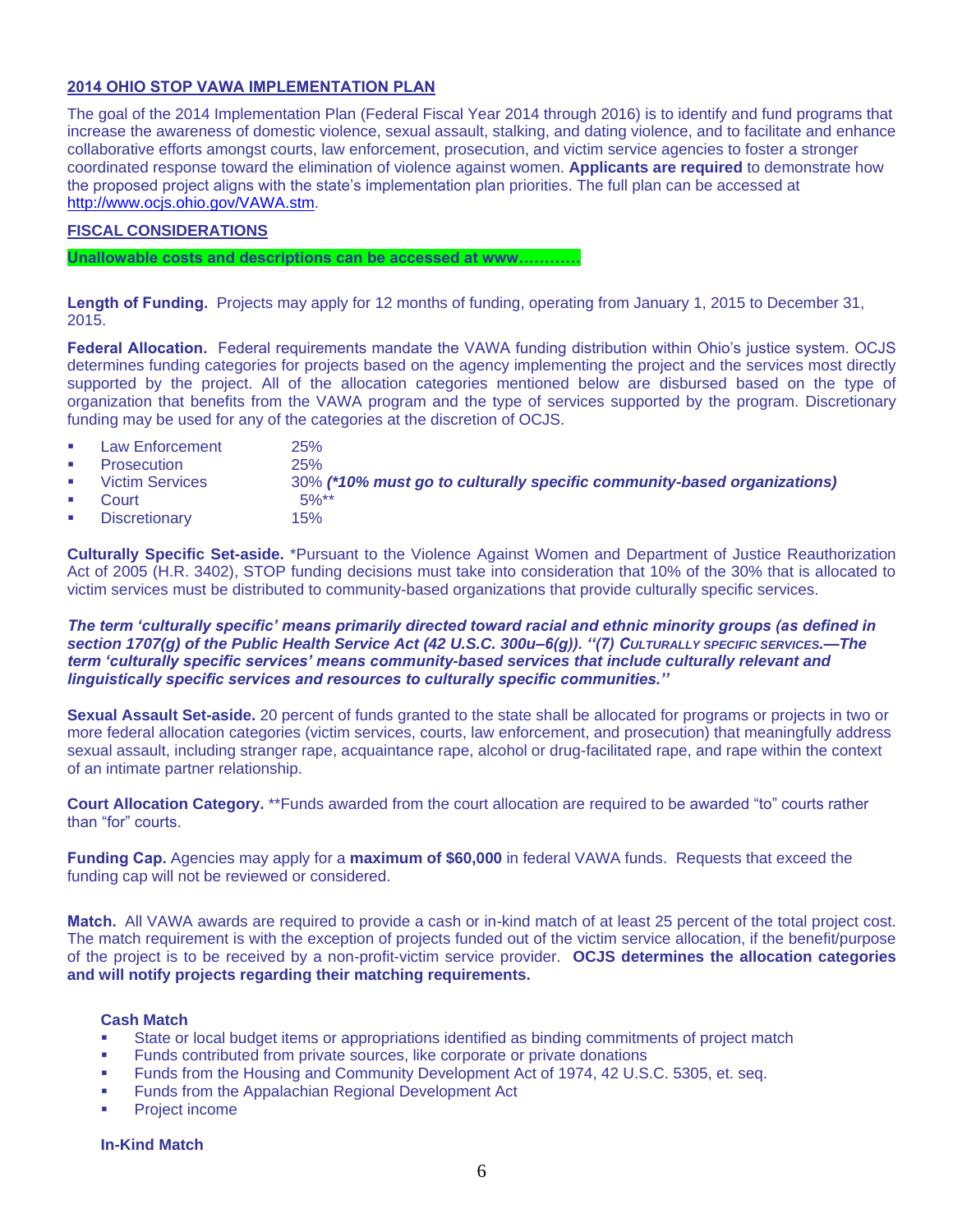- Donations of expendable equipment, supplies, workshop or classroom materials, work space
- Monetary value of time contributed by professional, technical, skilled, or unskilled personnel if services are an integral and necessary part of the project

#### **Timing**

Match does not need to be applied at the exact time or in proportion to the obligation of federal funds: it must only be obligated by the end of the project period.

**Food and Beverage/Costs for Refreshments and Meals.** Generally food and beverage costs are **not** allowable, and under no circumstances may OVW funding be used to supply food and/or beverages during refreshment breaks. OVW funds may be used to provide food and/or beverages for a meal at a meeting, conference, training, or other event, if one of the following applies:

- The location of the event is not in close proximity to food establishments. It should be a priority to try to secure a location near reasonably priced and accessible commercial food establishments.
- Not serving food will significantly lengthen the day or necessitate extending the meeting to achieve meeting outcomes.
- A special presentation at a conference requires a plenary address where there is no other time for food to be obtained.
- Other extenuating circumstances necessitate the provision of food.

Justification for an exception listed above must be kept on file in the grantee's records, and funds may only be used to purchase food and/or beverages for a meal at a meeting, conference, training, or other event.

**Conference Planning and Expenditure Limitations.** Applicants should be aware of all applicable laws, regulations, policies and guidance (including specific cost limits, prior approval and reporting requirements, where applicable) governing the use of Federal funds for expenses related to conferences (which is defined to include meetings, retreats, seminars, symposiums, training and other similar events), including the provision of food and/or beverages at such events, and costs of attendance at such events. Information on pertinent laws, regulations, policies and guidance is available at [http://www.ovw.usdoj.gov/grantees.html.](http://www.ovw.usdoj.gov/grantees.html)

Applicants should also be aware of the following specific restrictions on conference planning and expenditure limitations:

- **Cost of Logistical Conference Planning**
- **Cost of Programmatic Conference Planning**
- **EXECONFERENCE SPACE and Audio-Visual Equipment and Services**
- Prohibition on Trinkets at Conferences
- **Entertainment at Conferences**
- **Food and Beverages at Conferences**

Updated Department of Justice and OVW guidance on conference planning, minimization of costs, and conference cost reporting is accessible on the OVW website [http://www.ovw.usdoj.gov/grantees.html.](http://www.ovw.usdoj.gov/grantees.html)

For additional information regarding food and beverage regulations, please refer to the OVW Financial Grants Management Guide at [http://www.ovw.usdoj.gov/docs/gfmd-financial-grants-management-guide.pdf.](http://www.ovw.usdoj.gov/docs/gfmd-financial-grants-management-guide.pdf)

#### **ACCOMMODATIONS AND LANGUAGE ACCESS**

Applicants are encouraged to allocate grant funds to support activities that help to ensure individuals with disabilities and deaf individuals and persons with limited English proficiency have meaningful and full access to their programs. For example, grant funds can be used to support American Sign Language (ASL) interpreter services, language interpretation and translation services, or the purchase of adaptive equipment.

Applicants proposing to use grant funds to create websites, videos and other materials must ensure that they are accessible to persons with disabilities. Grant funds must be allocated for these purposes.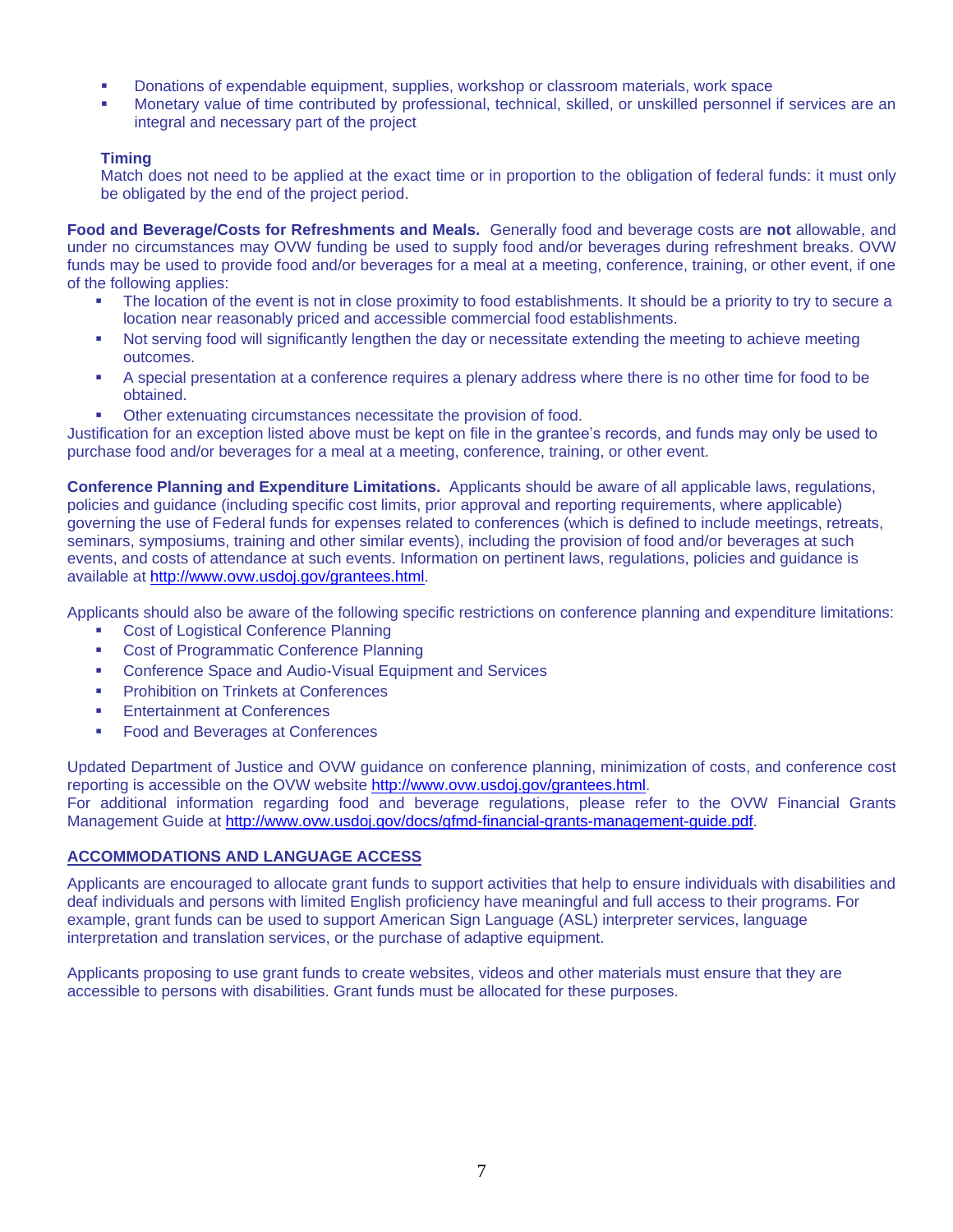#### **PROPOSAL COMPONENTS**

Use the following checklist as a general guide for submitting proposals to OCJS. Read the entire VAWA RFP before completing and submitting proposals.

- **Title Page**
- **Problem Statement/Underserved Population**
- **Project Description**
- **Project Objectives**
- **Timeline/Activities**
- **Organization Capacity**
- **Collaboration Board**
	- **All applicants must upload signed Collaboration Board Letters**
	- **Attachment A upload [\(http://www.ocjs.ohio.gov/VAWA.stm](http://www.ocjs.ohio.gov/VAWA.stm)**
- **Executive Summary**
- **Budget**

#### **FORMAT AND SUBMISSION**

 **Applications are submitted online through the OCJS Grants Management System, by 5 p.m. on May 30, 2014. visit: [www.ocjsgrants.com.](http://www.ocjsgrants.com/) Late applications will not be reviewed or considered for funding. Failure to follow the specified requirements will also result in the application not being reviewed or considered for funding.**

**IMPORTANT: Applications must be in the APPLICATION SUBMITTED STATUS in the OCJS Grants Management System to be considered for funding.**

**Agencies that have previously registered in the online Grants Management System should use the same username and password information for 2014. Duplicate registration requests will be denied. For more information on how to access the application portion of the Grants Management System please use the applicant manual [http://www.ocjsgrants.com/Documentation/OHOGS/OCJS\\_Applicant\\_Manual.pdf.](http://www.ocjsgrants.com/Documentation/OHOGS/OCJS_Applicant_Manual.pdf)**

For technical assistance on any part of the VAWA application, call OCJS at: 614.466.7782 and ask to speak to your Grants Coordinator. Regional Contacts: <http://www.ocjs.ohio.gov/grants.stm>

If applying for a local project in Cuyahoga, Franklin, or Lucas counties, please contact:

#### **Cuyahoga County**

Felicia Harrison Cuyahoga County Department of Public Safety and Justice Services 310 W. Lakeside Ave. #300 Cleveland, Ohio 44113 Telephone: 216.443.5906 fharrison@cuyahogacounty.us

**Franklin County** Kathy Crandall Office of Homeland Security and Justice Programs 373 S. High Street, 25th Floor Columbus, Ohio 43215 Telephone: 614.462.5577 [kbcrandall@franklincountyohio.gov](mailto:kbcrandall@franklincountyohio.gov) **Lucas County** Holly Matthews Criminal Justice Coordinating Council One Government Center, Suite 1720 Toledo, Ohio 43604 Telephone: 419.213.3828 [holly.matthews@noris.org](mailto:holly.matthews@noris.org)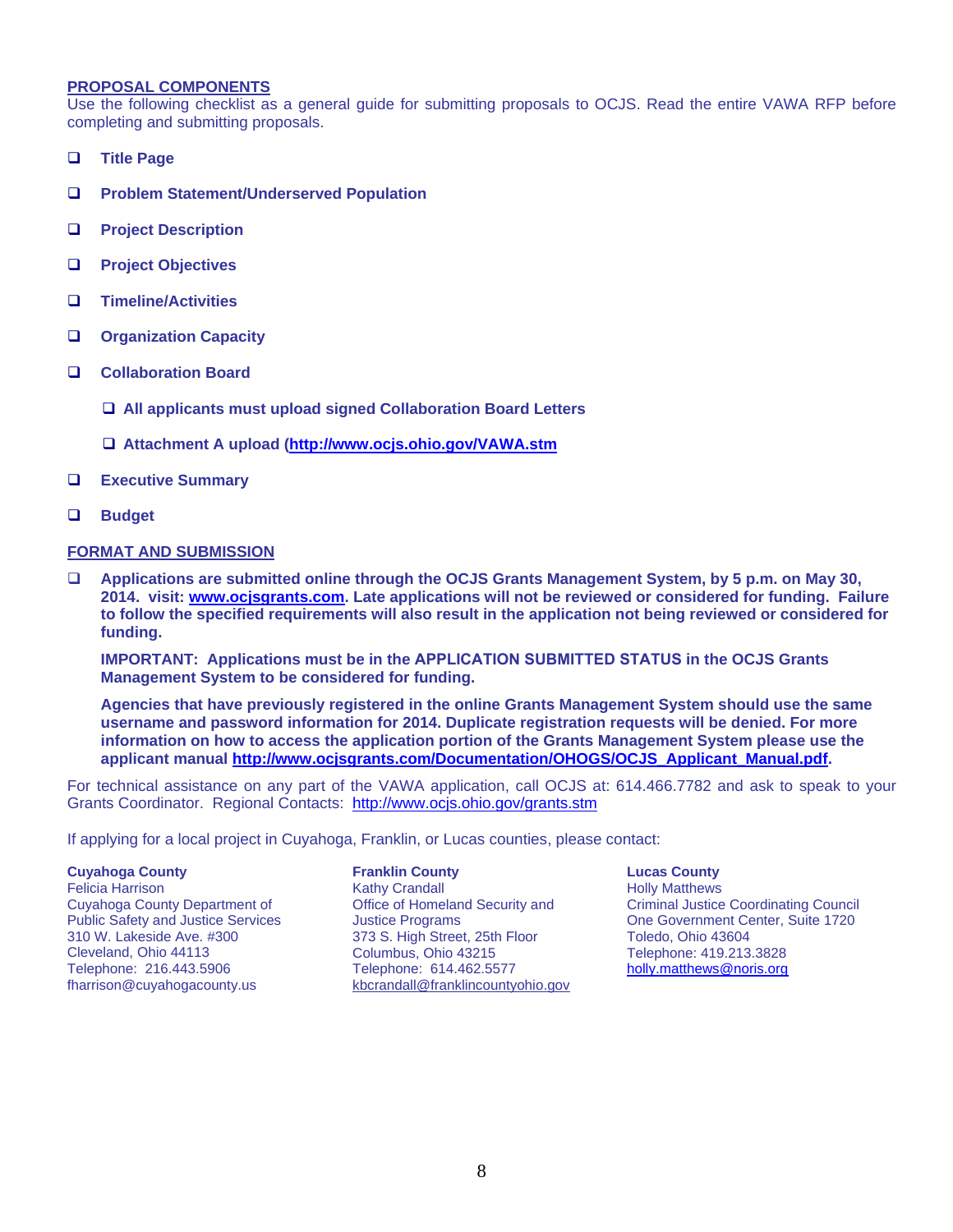## **STOP VIOLENCE AGAINST WOMEN ACT (VAWA) GRANT PROGRAM AREAS AND REQUIREMENTS**

Applicants must select a relevant program area on the "Title Page" of the online application for their project as listed below. The project scope must be eligible as defined within the federal statutory purpose areas (**refer to pages 4 and 5**), and applicants must specify the purpose area(s) that they are proposing to address within the project description. Applicants are also expected to refer to the state's 2014 implementation plan at<http://www.ocjs.ohio.gov/VAWA.stm> which defines the state's current priorities, goals and objectives. The applicant must also include at a minimum the following elements within the project description for the program area selected.

| <b>Program Area</b>                                                         | <b>Project Description Requirements</b>                                                                                                                                                                                                                                                                                                                                                                                                                                                                                                                                                                                                                                                                                                                                                                                                                           |  |  |  |  |
|-----------------------------------------------------------------------------|-------------------------------------------------------------------------------------------------------------------------------------------------------------------------------------------------------------------------------------------------------------------------------------------------------------------------------------------------------------------------------------------------------------------------------------------------------------------------------------------------------------------------------------------------------------------------------------------------------------------------------------------------------------------------------------------------------------------------------------------------------------------------------------------------------------------------------------------------------------------|--|--|--|--|
| <b>VA1</b><br><b>Training</b>                                               | ×<br>Identify training topics, speakers, audience, dates, and locations.<br>Describe policies and procedures resulting from training.<br>×<br>×<br>Identify evaluation instrument to determine training effectiveness.                                                                                                                                                                                                                                                                                                                                                                                                                                                                                                                                                                                                                                            |  |  |  |  |
| <b>VA2</b><br>Enhancement<br><b>Efforts</b>                                 | Describe strategy to improve investigation and evidence collection.<br>Describe domestic violence/sexual assault training for new law enforcement officers or<br>prosecutors.                                                                                                                                                                                                                                                                                                                                                                                                                                                                                                                                                                                                                                                                                     |  |  |  |  |
| VA <sub>3</sub><br><b>Policy and Protocol</b><br>Development                | ×<br>Describe current policies and protocols.<br>×<br>Identify how and when the proposed policy or protocol will be implemented.                                                                                                                                                                                                                                                                                                                                                                                                                                                                                                                                                                                                                                                                                                                                  |  |  |  |  |
| VA <sub>4</sub><br>Data Collection and Communication<br><b>Systems</b>      | ×<br>Identify whether project will develop a new system or update existing system.<br><b>CO</b><br>Describe technical, procedural, organizational changes required.<br>Identify staff for technical support after grant ends.<br>×<br>Describe how data will be shared among agencies.<br>×<br>Personnel costs are unallowable; consultant costs are permitted.<br>×                                                                                                                                                                                                                                                                                                                                                                                                                                                                                              |  |  |  |  |
| VA <sub>5</sub><br>Victim Service Programs and Visitation<br><b>Centers</b> | <b>Victim Services</b><br>п<br>Describe how project provides safety planning, legal advocacy and confidentiality for female<br>×<br>victims.<br><b>CO</b><br><b>Visitation Centers</b><br>Describe Visitation Center security, space, supervision, and hours of operation.<br>ш<br>Describe how often and what type of domestic violence training project staffs receive.<br>ш<br>Demonstrate need/uniqueness of the service area.<br>×<br>Describe procedures to address liability issues.<br>×<br>Provide letters of participation from Court and Jobs and Family Services.<br>п<br>Describe sources of referrals to the Visitation Center.<br>×<br>×<br>Describe the target population.                                                                                                                                                                        |  |  |  |  |
| VA <sub>6</sub><br><b>Stalking Programs</b>                                 | ×<br><b>Law Enforcement</b><br>Describe preventive/self-protection measures victims will receive.<br>a.<br>Identify how project will enforce foreign protection orders.<br>×<br>Describe law enforcement training on various stalking issues, including laws, early intervention,<br>×<br>stalking case monitoring, and lethality assessments.<br>×<br><b>Prosecutors</b><br>×<br>Describe victim education to collect offender behavior evidence.<br>×<br>Describe support for victims seeking protection orders.<br>×<br>Describe training for prosecutors on laws and prosecutorial techniques for stalking cases.<br><b>Victim Service Providers</b><br>Describe preventive/self-protection measures victims will receive.<br>п<br>Describe support for victims seeking protection orders.<br>ш<br><b>CO</b><br>Describe victim education on stalking issues. |  |  |  |  |
| VA <sub>7</sub><br><b>Sexual Assault Nurse Examiners</b><br>(SANE)          | ×<br>Identify training topics, speakers, audience, dates, and locations.<br>٠<br>Provide number of agency staff to receive SANE training, and their job responsibilities.<br>Describe project Collaboration Board, including a Sexual Assault Response Team consisting of<br>×<br>law enforcement, rape crisis center, prosecutor's office, and sexual assault nurse examiners.                                                                                                                                                                                                                                                                                                                                                                                                                                                                                   |  |  |  |  |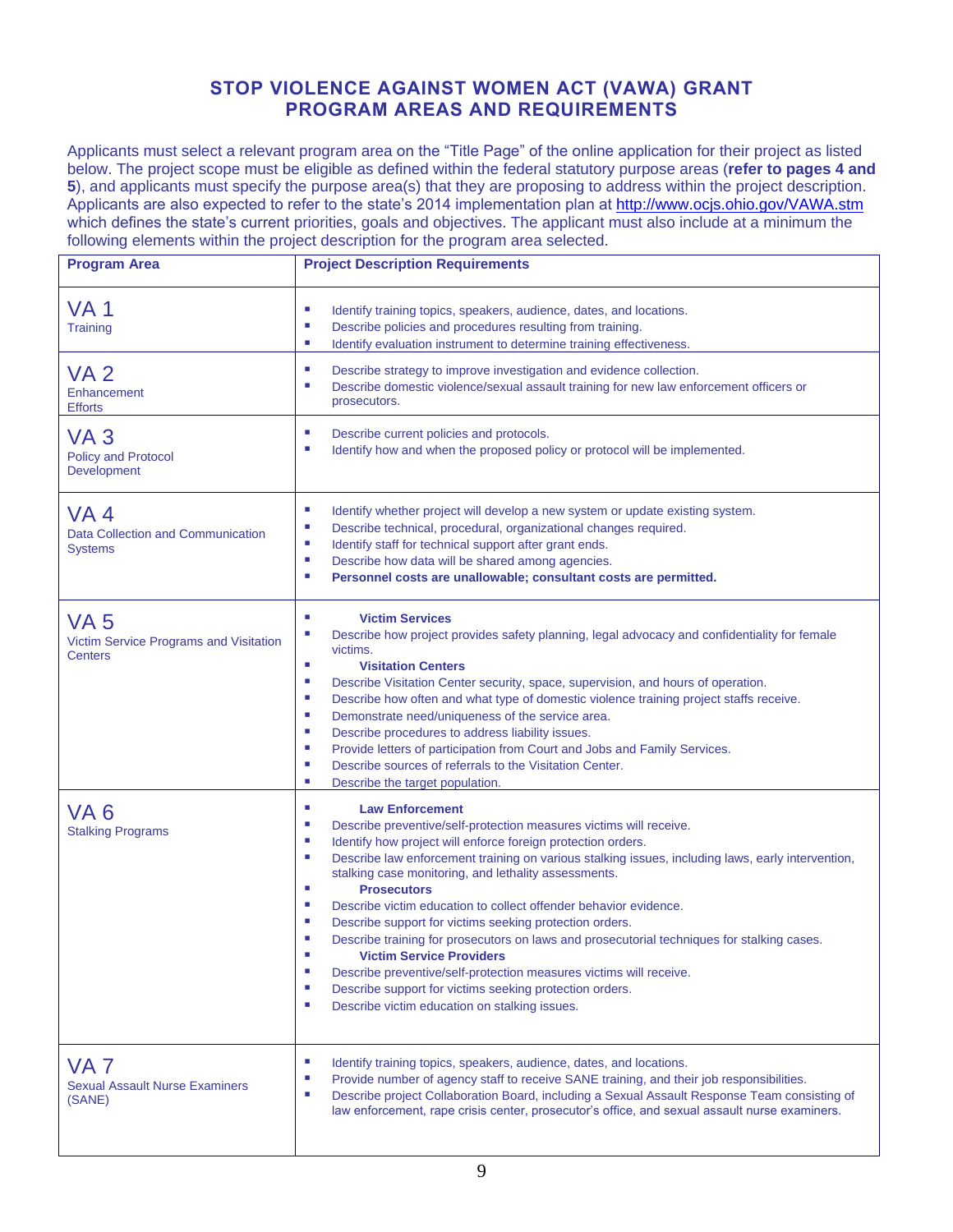### **STOP VIOLENCE AGAINST WOMEN ACT (VAWA) GRANT PROPOSAL NARRATIVE**

#### **Problem Statement and Underserved Population**

Applicants should explain or clearly describe the problem or issue to be addressed, and its impact on the community. The application will be evaluated as to how effectively it:

- clearly describes the nature and scope of the problem, justifies the need for assistance, and relates the problem and the need for assistance to the scope of the Violence Against Women Act Grant Program. The development of the nature and scope of the problem should be data driven and the applicant will need to provide relevant state, and local level data/statistics as well as agency statistics to document the problem addressed.
- discusses the short and long-term consequences for the community if the problem identified is not addressed. More specifically, the applicant should discuss what will happen to the community if the proposed project is not funded.
- clearly describes the target population to be served in terms of population size and demographic characteristics, including any relevant local statistics that link the need for assistance to this particular target population. The applicant should clearly identify at least one underserved population (see below for description) as part of the target population to receive outreach and services. The rationale for selecting the target population should be reasonable given the objectives of the project and the approach described in the project description section of the application.
- identifies other resources in the community that are currently available to address the problem and explains why existing resources are not sufficient to address the problem. If no resources exist, the applicant should discuss the gaps in services and link how the proposed project will help alleviate those gaps.

#### **Underserved Population**

The term 'underserved populations' means populations who face barriers in accessing and using victim services, and includes populations underserved because of geographic location, religion, sexual orientation, gender identity, underserved racial and ethnic populations, populations underserved because of special needs (such as language barriers, disabilities, alienage status, or age), and any other population determined to be underserved by the Attorney General or by the Secretary of Health and Human Services, as appropriate.

All projects must identify at least one underserved population and describe previous strategies to outreach, collaboration, and partnerships.

- What are the underserved populations your project will serve?
	- o Avoid identifying "all" victims of domestic violence, dating violence, sexual assault, and stalking as underserved.
- Why are the populations currently underserved?
	- o What are the barriers to services for the populations?
	- o Are the underserved populations attempting to access services? If not, then why not?
- How will the project meet the needs of the underserved populations?
	- o What efforts will or are occurring to promote eliminating barriers to accessing services; and help increase the utilization of services for underserved populations?

Changing the approach to serving underserved populations should be developed by considering whether the marginalized community falls into one of the following three tier populations:

- *Unserved: populations that have no services available to them.*
- *Underserved: populations that have minimal access and are in need of more outreach and support.*
- *Inadequately served: Historically marginalized populations that may be overrepresented, but remain inadequately served with specific reference to the quality of service and a "one-size-fits-all" approach.*

#### **Project Description**

Applicants should describe a plan of action that the proposed project will implement in order to address the identified problem discussed in the problem statement. The applicant must also define how the project fits within the state's 2014 implementation plan priorities [\(http://www.ocjs.ohio.gov/VAWA.stm\)](http://www.ocjs.ohio.gov/VAWA.stm). The application will be evaluated as to how effectively it:

 clearly describes the proposed activities and approach (i.e., model or practice) to be taken given the nature of the problem to be addressed. The approach should seem logical given the characteristics and needs of the identified target population (including the underserved population).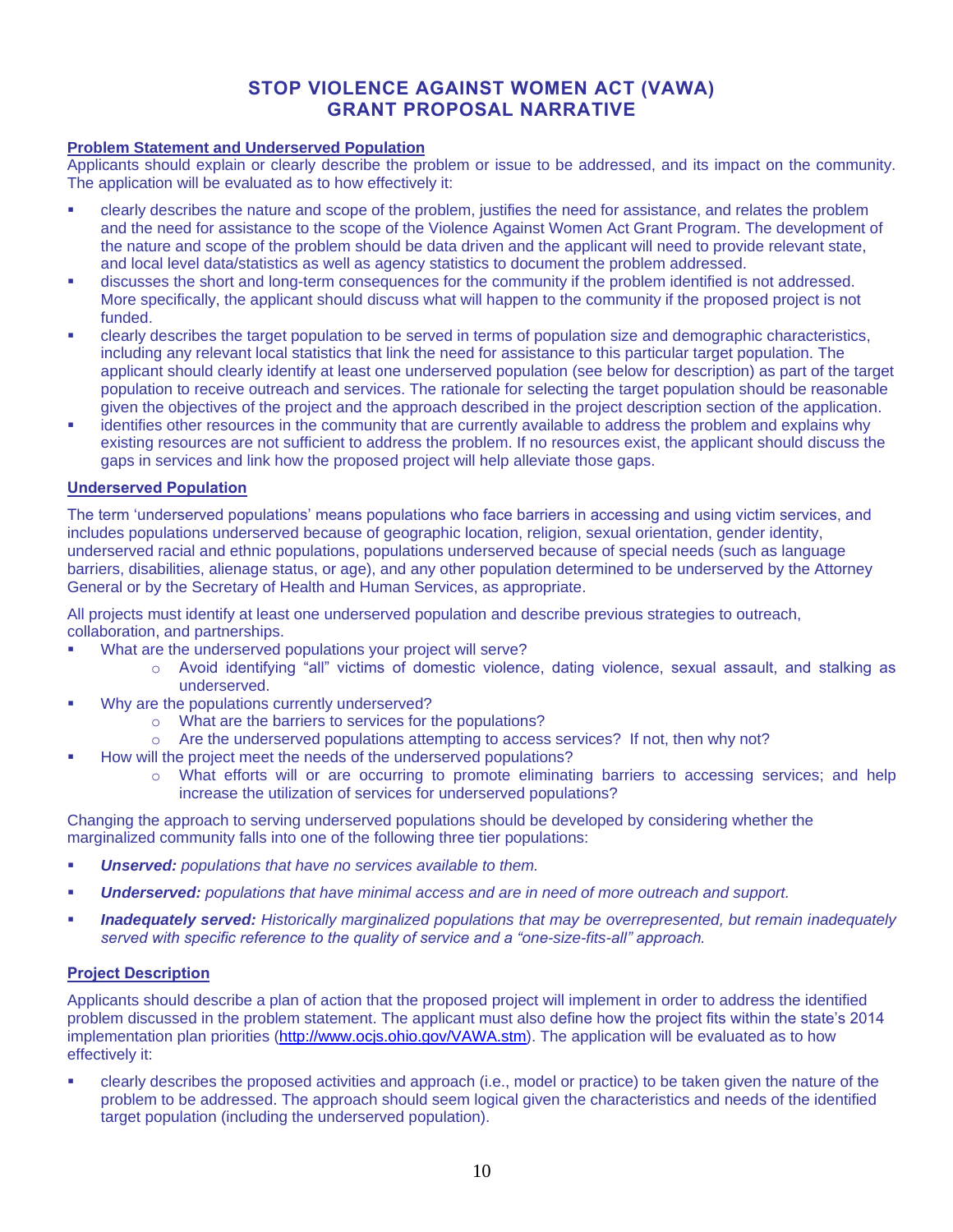- discusses the evidence that shows that the model or practice is effective with the target population. Documents the evidence that the model or practice chosen is (are) appropriate for the outcomes the program wants to achieve. Clearly justifies why the particular program model was selected for implementation. **Applicants should provide a detailed discussion on their plan to implement a model that is evidence-based or grounded in best practices of the field.** For more information on evidence-based practices, go to<http://www.ocjs.ohio.gov/ebp.stm>
- clearly demonstrates how they will achieve fidelity to the best practice model being implemented. The applicant must provide adequate discussion of the necessary resources that are required to implement the approach or response outlined. The resources should be reasonable given the scope and detail of the identified approach.

#### **Project Objectives**

Applicants should describe the outcomes or changes anticipated as a result of the proposed project. The achievement of the objectives should provide an outcome that reflects a measurable change for the target population due to the services offered by the program. For more information on performance measures please see [http://www.ocjs.ohio.gov/2013VAWA-](http://www.ocjs.ohio.gov/2013VAWA-Performance-Measures.pdf)[Performance-Measures.pdf.](http://www.ocjs.ohio.gov/2013VAWA-Performance-Measures.pdf) **Provide two objectives**, with performance measures and baseline numbers that further the goal of the selected Program Area. **At least one objective should be defined to align with the state's 2014 implementation plan priorities (http://www.ocjs.ohio.gov/VAWA.stm).** The application will be evaluated on how effectively it:

- clearly identifies project objectives (measured change as a result of implementing the proposed project)
- clearly identifies performance indicators (how you will measure that change, what instruments and/or tools are to be used, etc.)
- **EXECUTE:** clearly identifies any baseline data that exists.

|                                                   | <b>OBJECTIVE / OUTCOME</b><br><b>Measure of change that will</b><br>result from the proposed<br>project during project<br>period.                                                                                                              | <b>PERFORMANCE INDICATOR</b><br>Information collected to<br>document expected changes.                                                        | <b>BASELINE NUMBER</b><br><b>Number documenting what</b><br>occurred during the past<br>year.                                                                                               | <b>PERFORMANCE DATA</b><br><b>COLLECTION</b><br>The method in which the<br>data will be collected and<br>the means by which it will<br>be stored for later analysis.                                                                                                                                                                                                                            |
|---------------------------------------------------|------------------------------------------------------------------------------------------------------------------------------------------------------------------------------------------------------------------------------------------------|-----------------------------------------------------------------------------------------------------------------------------------------------|---------------------------------------------------------------------------------------------------------------------------------------------------------------------------------------------|-------------------------------------------------------------------------------------------------------------------------------------------------------------------------------------------------------------------------------------------------------------------------------------------------------------------------------------------------------------------------------------------------|
| <b>EXAMPLE:</b><br><b>OBJECTIVE</b><br>(Increase) | Increase by 5 percent the<br>number of law enforcement<br>officers receiving domestic<br>violence training in<br><b>Carnation County by</b><br>December 31, 2015.                                                                              | The number of law<br>enforcement officers<br>receiving domestic violence<br>training in Carnation County.                                     | 250 law enforcement<br>officers received domestic<br>violence training in<br><b>Carnation County between</b><br>January 1, 2015 and<br><b>December 31, 2015</b>                             | Data on each domestic<br>violence training program<br>(program description,<br>program coordinator, target<br>audience, date of program,<br>number of attendees, etc.)<br>will be documented by the<br>program's coordinator as it<br>occurs, and all programs<br>will be captured in<br>spreadsheet format so that<br>calculations can be made<br>across the programs for the<br>grant period. |
| <b>EXAMPLE:</b><br><b>OBJECTIVE</b><br>(Decrease) | 95% reduction in the number<br>of incidents of violence<br>against a spouse or<br>significant other among<br>those successfully<br>completing the Hamilton<br><b>County Batterer's</b><br><b>Intervention Program by</b><br>December 31, 2015. | The number of reported<br>incidents of domestic<br>violence through Hamilton<br><b>County for those completing</b><br>the program.            | 90% reduction in the<br>number of incidents of<br>violence against spouse or<br>significant other reported<br>to local law enforcement<br>between January 1, 2015<br>and December 31, 2015. | Program staff will receive a<br>monthly report from the<br>agency responsible for<br>supervision documenting<br>the number of new<br>incidents of domestic<br>violence that participants<br>are charged with. This<br>information will be<br>collected by program staff<br>in a spreadsheet for ease of<br>calculation for the grant<br>period.                                                 |
| <b>EXAMPLE:</b><br><b>OBJECTIVE</b><br>(Maintain) | <b>Maintain the current level of</b><br>client satisfaction with<br>services being delivered<br>between January 1, 2015<br>and December 31, 2015.                                                                                              | The level of client<br>satisfaction as reported on<br>the client satisfaction survey<br>administered upon<br>termination from the<br>program. | <b>Participants reported a 95%</b><br>satisfaction rate on<br>delivered services between<br>January 1, 2015 and<br>December 31, 2015.                                                       | <b>Program staff will distribute</b><br>client satisfaction surveys<br>to each program<br>participant. Data will be<br>collected from all returned<br>surveys and these results<br>will be entered into a<br>spreadsheet for ease of<br>calculation for the grant<br>period.                                                                                                                    |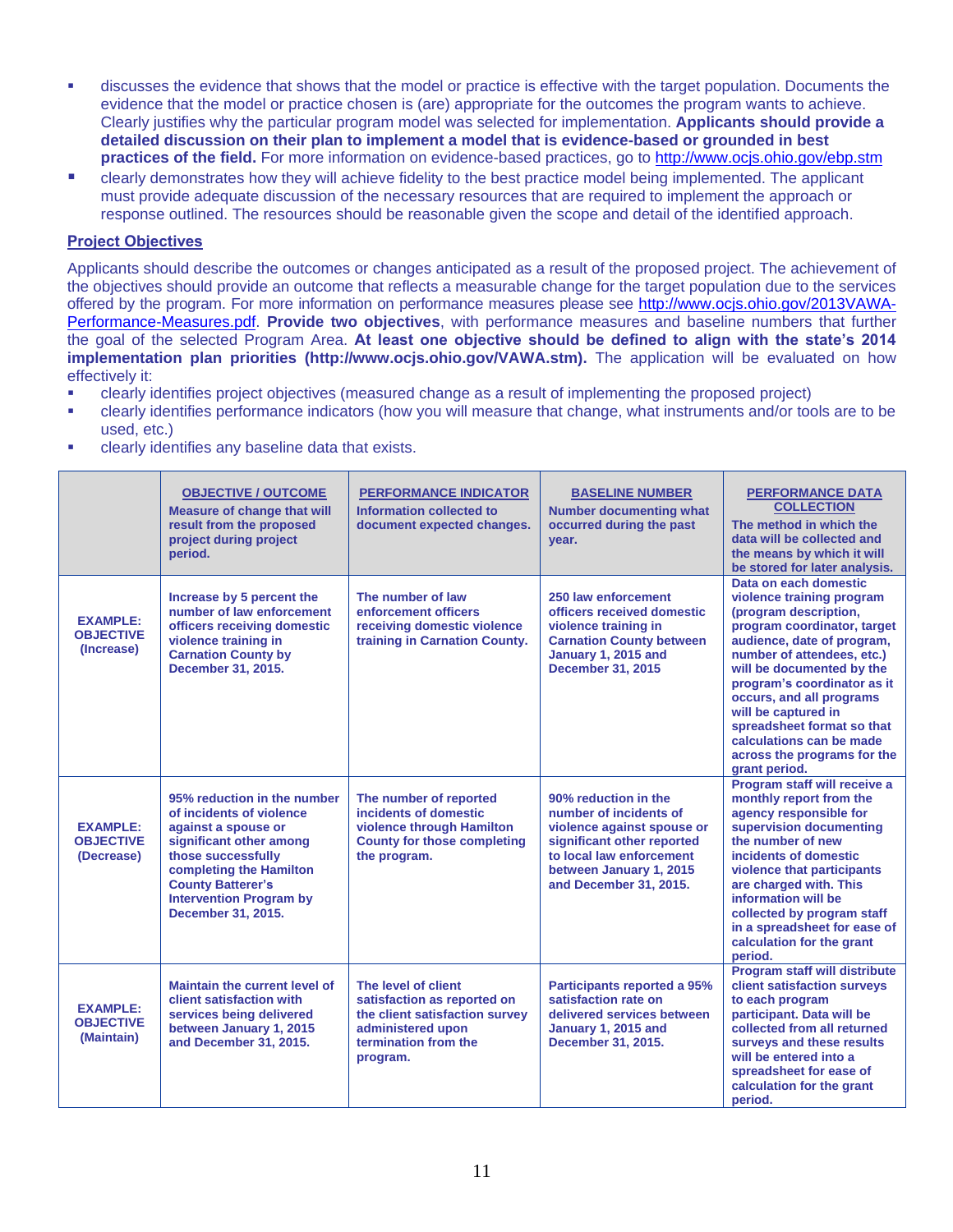#### **Timeline and Activities**

Applicants should describe how the programmatic and grant administrative activities as well as the related outcomes and objectives will be reasonably achieved in the given project period. Application will be evaluated as to how effectively it:

- **•** presents a comprehensive, thorough timeline that is well-defined and comprehensively specifies what will be done, who (individuals and organizations) will do it, and when it will be accomplished. Include activities such as anticipated collaboration board meetings, OCJS grant reporting deadlines and any other activities specific to the project. The timeline should be reasonable given the nature of the problem, the target population, and the approach/response discussed in earlier sections of the application.
- if applicable, include any other deliverables that will be created and/or used throughout the project.

#### **Organization and Staff Capacity**

Applicants should provide a comprehensive discussion of the history and accomplishments of the organization responsible for implementing the project. Identify any key staff that will be involved in the project, including the project director and other individuals who will be responsible for administering the grant and implementing the program. Application will be evaluated as to how effectively it:

- clearly identifies the mission of the agency that will serve as the subgrantee and/or implementing agency. The application should clearly demonstrate the capacity of the subgrantee and implementing agency to administer grants of similar size and scope as the project submitted for funding. The applicant should demonstrate that they have adequate resources (i.e. personnel/staff, infrastructure to support additional program, computers, software, etc.) to implement the project as proposed.
- clearly identifies the key staff, including any volunteers that will be participating in the proposed project, including their qualifications, experience, and education.
- discuss how successful completion of the project is realistic given the key staff implementing the project. In cases where positions have not been filled, the applicant should clearly describe a reasonable approach and criteria to hire experienced and qualified staff.

Describe organizational, staff capacity, and developmental efforts surrounding issues of cultural competency:

- describes how issues of cultural competency, outreach, and services have been translated into planning for the particular project or program reflecting the racial make-up of the board, staff, volunteers, and victims served;
- explains the staff recruitment process and describes staff retention techniques;
- discusses how the organization addresses anti-oppression in their mission statement and requires staff to attend training on issues of anti-oppression and privilege;
- describes outreach and programming offered.

*Pursuant to the Violence Against Women and Department of Justice Reauthorization Act of 2005 (H.R. 3402), STOP funding decisions must take into consideration that 10% of the 30% that is allocated to victim services must be distributed to community-based organizations that provide culturally specific services. The definition of culturally specific services describes the types of activities such groups would offer to overcome obstacles to access more traditional services. This also means that mainstream programs that have a goal of serving underserved populations must ensure that they offer full linguistic access and culturally specific services. An organization which possesses a good grounding in cultural competency will naturally develop the appropriate outreach and services to yield culturally and linguistically desired service related outcomes (refer to page 6).*

#### **Collaboration Board**

Collaboration Boards are essential to the funding process as they help projects achieve their goals and objectives. The leadership and direction they provide help projects to achieve their goals and objectives through a shared community vision. Collaboration Boards should be comprised of agency representatives as well as various stakeholders from the community, including but not limited to representatives from children services, community organizations, hospitals, local police departments, and the court system, such as victim advocates, and prosecutors' offices. The Collaboration Board must conduct meetings at least quarterly and keep minutes of discussion items. Describe the collaborative effort between the applicant and other organizations. The application will be evaluated as to how effectively it:

 identifies the organizations that will participate in the Collaboration Board that will be responsible for overseeing the project. Describes their roles and demonstrates their commitment to the project. The applicant may use an existing